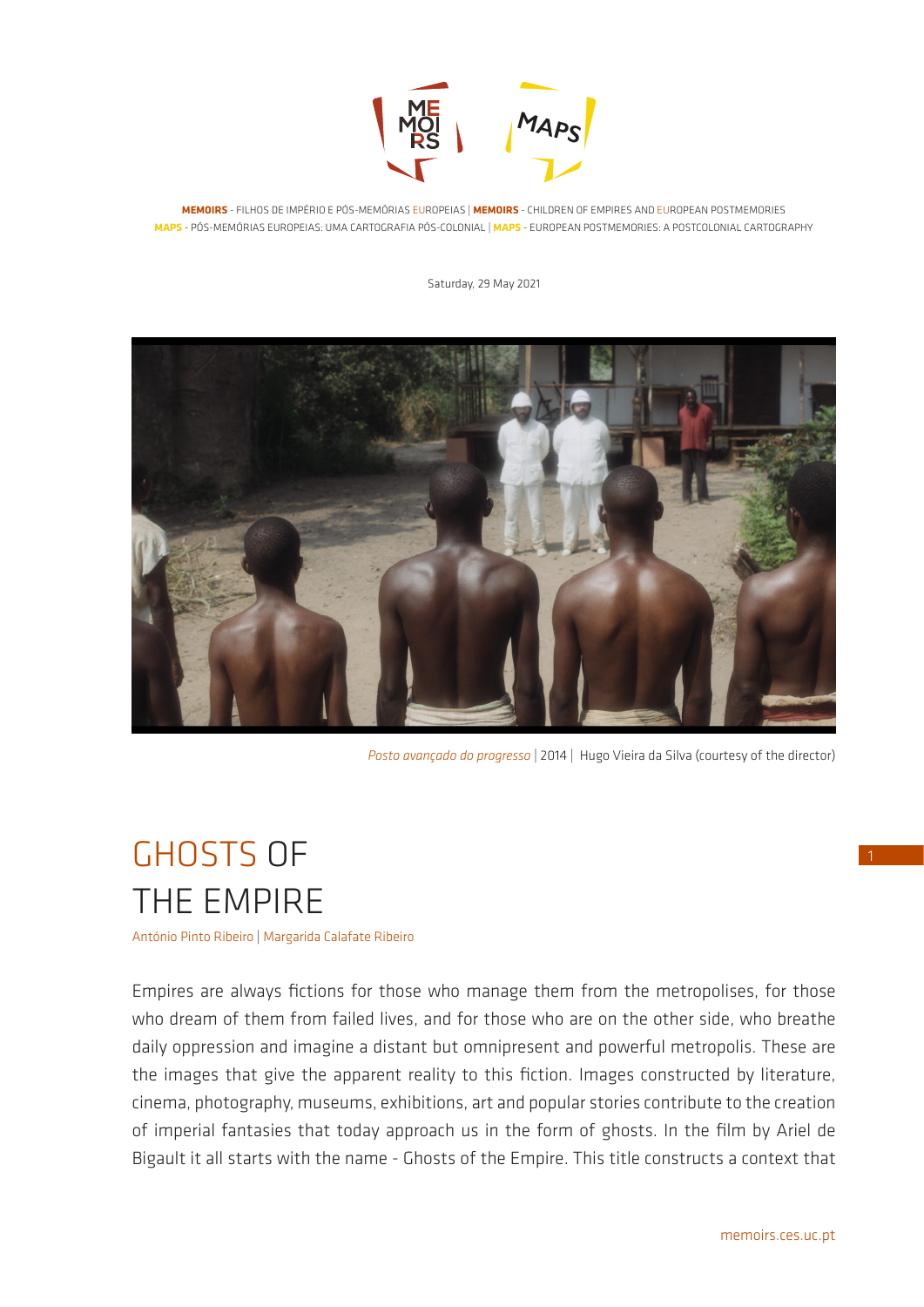

immerses us in a national memory archive of images presented as a family photo album, which the heirs will comment in real life and fictionally. The heirs - Fernando Matos Silva, João Botelho, Margarida Cardoso, Hugo Vieira da Silva, Ivo M. Ferreira, Manuel Faria de Almeida, Joaquim Lopes Barbosa - and their films speak to this imperial phantasmagoria, its outcomes, its misunderstandings, and its shadows. This archive is simultaneously distant and familiar to them, like family albums in which we have barely identified our great-grandparents, but in whom, paradoxically, we recognize a look that is also ours.

In one of the first scenes of the film "Fantasmas do Império", the actor Ângelo Torres, addressing José Manuel Costa, the director of the Portuguese Cinematheque, evokes the private theory of cinema by the Chilean director Patricio Guzman: "Un país sin cine documental es como un familia sin álbum de fotografías. Una memoria vacía". José Manuel Costa replies that if this is the case, the images in this film are the common heritage of the Portuguese and the Africans who appear in them, and the common heritage of those who filmed them and those who were filmed. The two statements are essential to understand the historical opportunity of this film, and fundamental to the debate about these images in the archive and about the fiction that they produced and continue to produce. For that, the mastery of the editing by the director Ariel de Bigault was perfect. In the face of the images of the colonizer cinema, produced by the directors of the colonialist regime, the director includes excerpts from films produced by directors who question the colonial regime, colonialist nostalgia, or just what remained phantasmagorical in the empire's declination. This results in a film that is an epic counter-epic. The images of the propaganda films (first dating back to 1923), technically very well made, did not aim only to seduce viewers and impose the narrative of a nation that expanded overseas. These images were powerful instruments of representation of the other, staged in a way that humiliated, subordinated and reduced bodies to pure workforce, and black human beings to infantilized people. This depersonalization, infantilization, and humiliation is present in scenes in which these bodies are working as only arms or those in which Africans are forced to imitate dances of Portuguese folklore. The human zoos in which Africans and Timorese were exhibited living in a completely constructed and fictional landscape, like an *avant la lettre* theme park. They demonstrate the unlimited violence of the Empire and the dimension of the colonist's authoritarian performative word - its law, its language, its strength, but also its *spell*, the power of its unique image without counter-argument.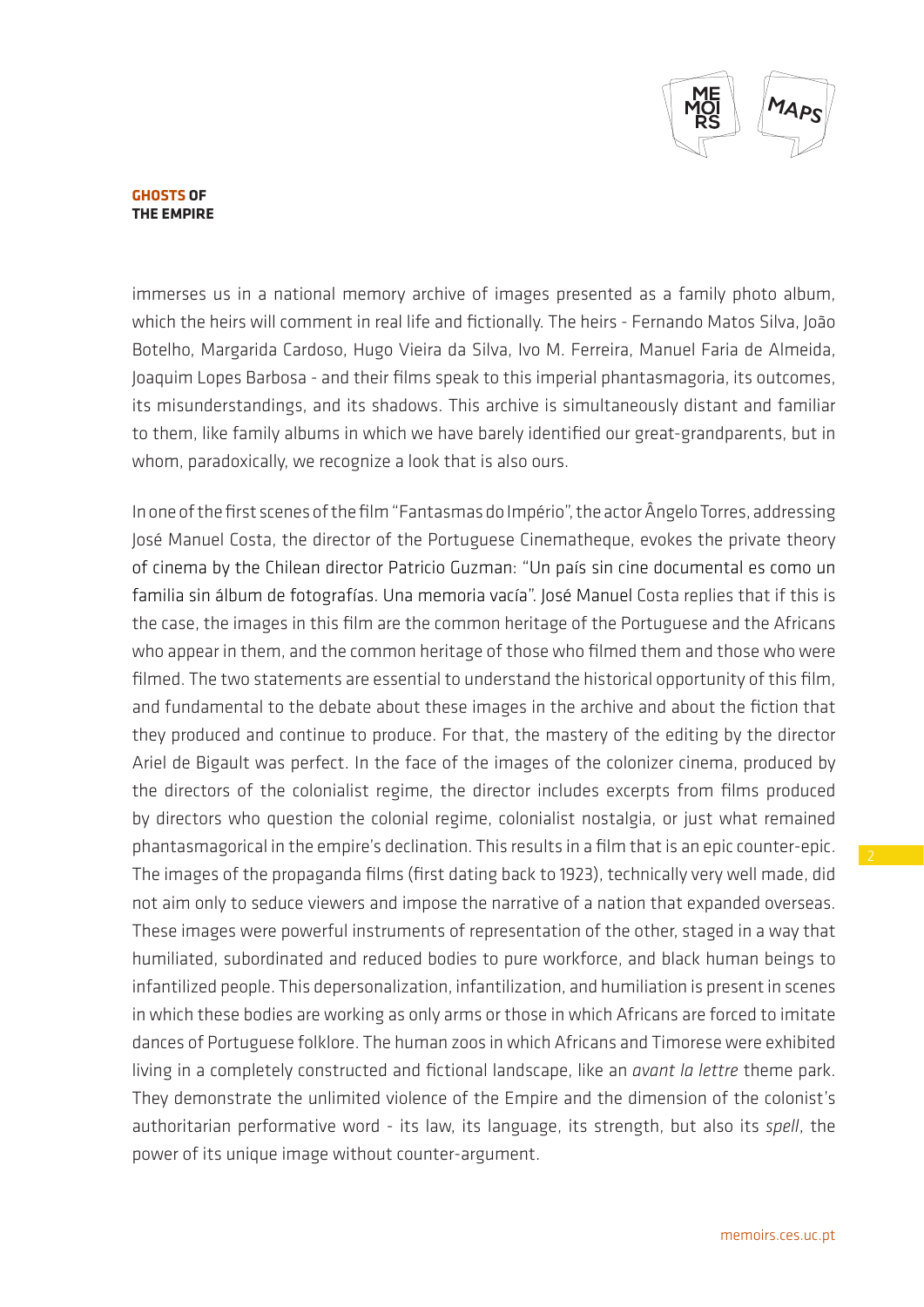

Cinema was one of the first arts that began the process of questioning the visually intense and discursively excessive colonial narrative of these films during the dictatorial regime and more intensely in the democratic regime. However, if there is a film in which the editing is definitely a political act, as J.L Godard stated, "Ghosts of the Empire" is exemplary. In a skilful work contrasting selected archival imagery from colonialist films with modern films deconstructing colonialism, Ariel de Bigault's montage constantly plays with counterpoint and countertiming, reinforced by the testimonies of the invited Portuguese directors and of the African actors, Ângelo Torres and Orlando Sérgio. From elsewhere, they question the images and the status of these films, and a more discreet web supports this visual narrative. It is the sequence of images assembled cinematographically according to the logic of the "good neighbour" in the expression of Aby Warburg.

I imagine that some will say that these Portuguese films did not face the counter arguments of the African cinema of the former Portuguese colonies, but, in fact, the question does not make sense because neither African cinema was made to confront these films, nor does this film need to legitimize itself as an anti-colonial and post-colonial cinema through other films. Yet there is the presence of what was happening on the other side, namely through images of the territories of Guinea-Bissau controlled by Guineans in the liberation struggle in the film "Acto dos feitos da Guiné" by Fernando Matos Silva. There is an important debate within the film, and the vast set of questions asked need answers. Among them, there is one unavoidable question posed by Ângelo Torres, where he asks what is the answer that African filmmakers can give, at the present time, to these colonial fantasies created by the Empire? And what will the following generations of Portuguese directors bring to the film with these images?

It is through the perspective of post-colonial directors that we realise that what our ancestors saw in the films of the colonial regime, is not what we see today, even though obviously these images have not changed. However, both reception subjects and reception contexts have changed, thus changing the images and the dialogue that we can establish with them. The seduction of imperial greatness presented as a triumphal march and the pillars on which this greatness was based is the topic that everyone questions in their films. The young and apparently happy black bodies waiting for civilization are violated bodies; endless landscapes and horizons are occupied territories; modern and developed cities hide the color of those who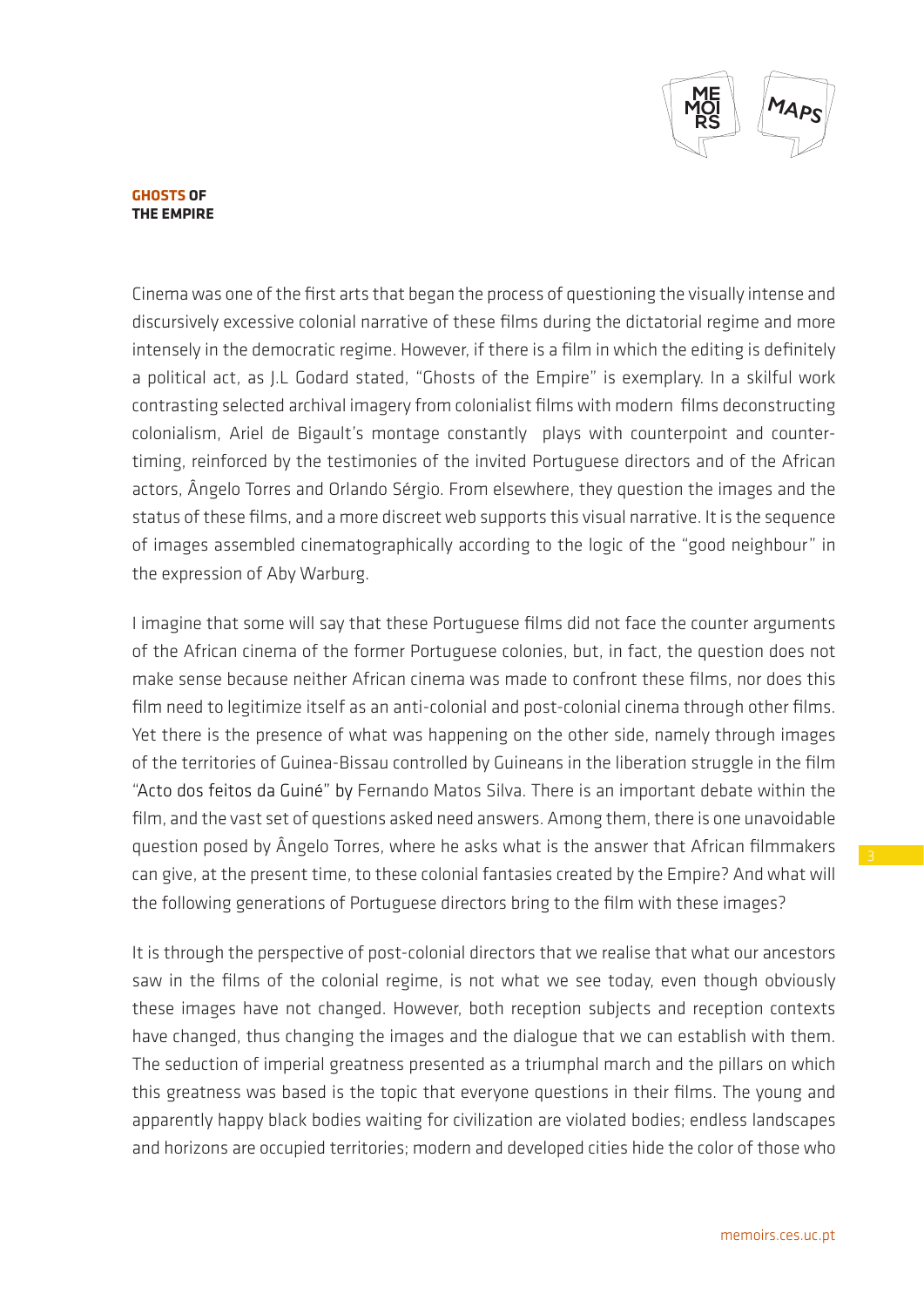

built them from below; the civilization brought by the colonizers that the films document in an enchanting harmony erases the resistances and the struggles against this colonial action. Today, these films are silent regarding these aspects, but also very vocal due to the silences they build. Fantasies or ghosts? The fractures are there and one cannot forge a common past with such different memories. This extensive conversation brilliantly orchestrated by Ariel de Bigault demonstrates that having a common past does not immediately mean sharing it.

Under a simple categorization, *Ghosts of the Empire* is a post-colonial film. It displays in the present what was a certain past, and in realizing that the present is full of that past, it has all the strength of a contemporary anti-colonial struggle film. A world in which the vestiges of the past that permeate our present in the form of fractures are the object of symbolic work that begins to produce new hybrid and cosmopolitan forms of culture that are characteristic of a new post-colonial, transnational and post-migratory time.

António Pinto Ribeiro and Margarida Calafate Ribeiro

Translated by Margarida Bonifácio